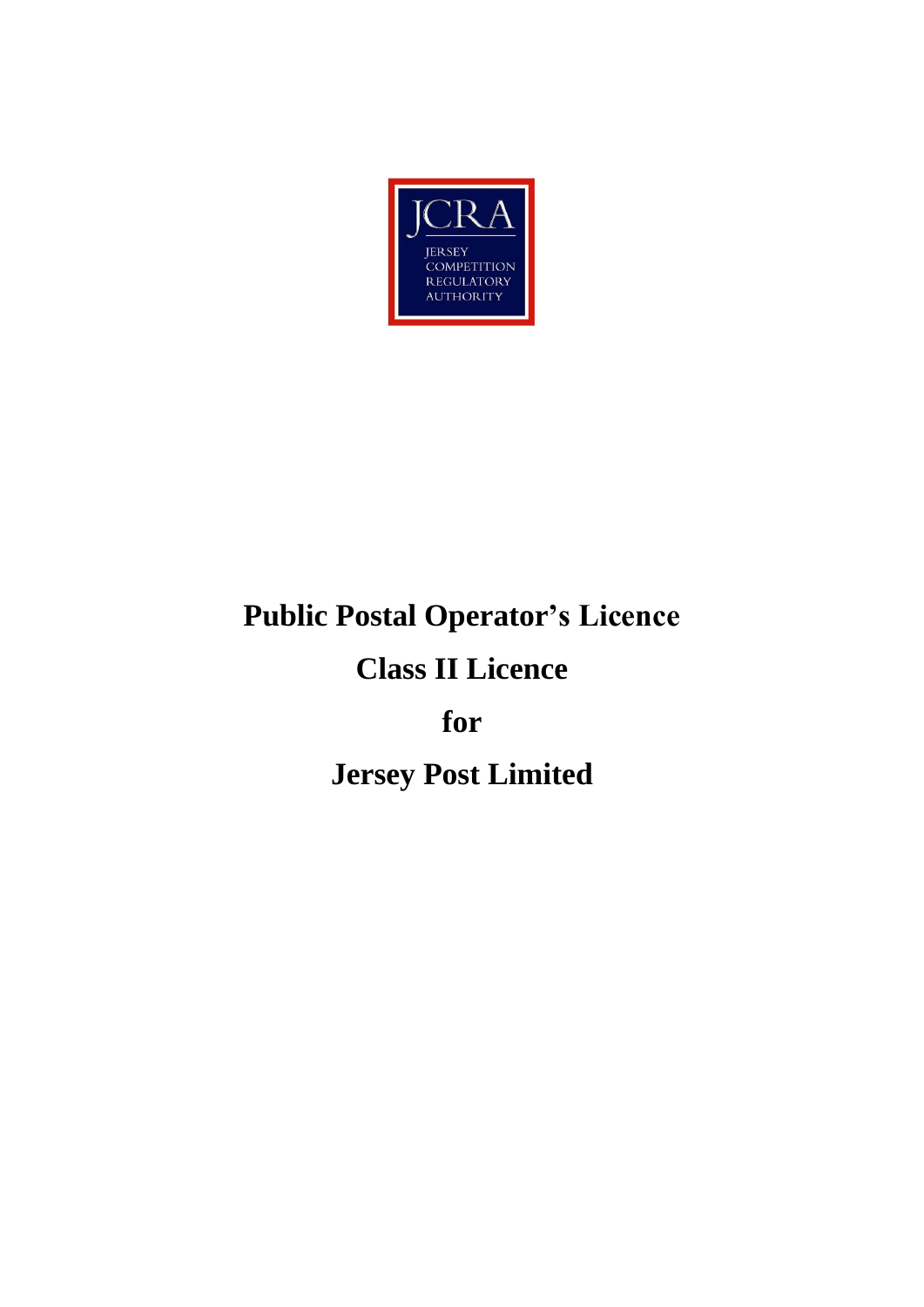# **JERSEY COMPETITION REGULATORY AUTHORITY**

# **CLASS II LICENCE (AS MODIFIED)**

# **ISSUED TO**

# **JERSEY POST LIMITED**

# **under**

# **THE POSTAL SERVICES (JERSEY) LAW 2004**

# **Article 15**

# **01 JULY 2006**

The JCRA, in exercise of the powers conferred on it by the Postal Services (Jersey) Law, 2004 (the "Law"), grants to the Licensee a Licence to convey Letters and to provide a Postal Service, as defined in the Law, within, to and from the Island of Jersey and subject to the conditions attached hereto (the "Conditions" or, individually, "Condition"), all lawful Directions of the JCRA and all applicable laws, rules, Regulations, ordinances and orders of the States of Jersey.

**MODIFICATION DATED**

**SIGNED**

#### **JERSEY COMPETITION REGULATORY AUTHORITY**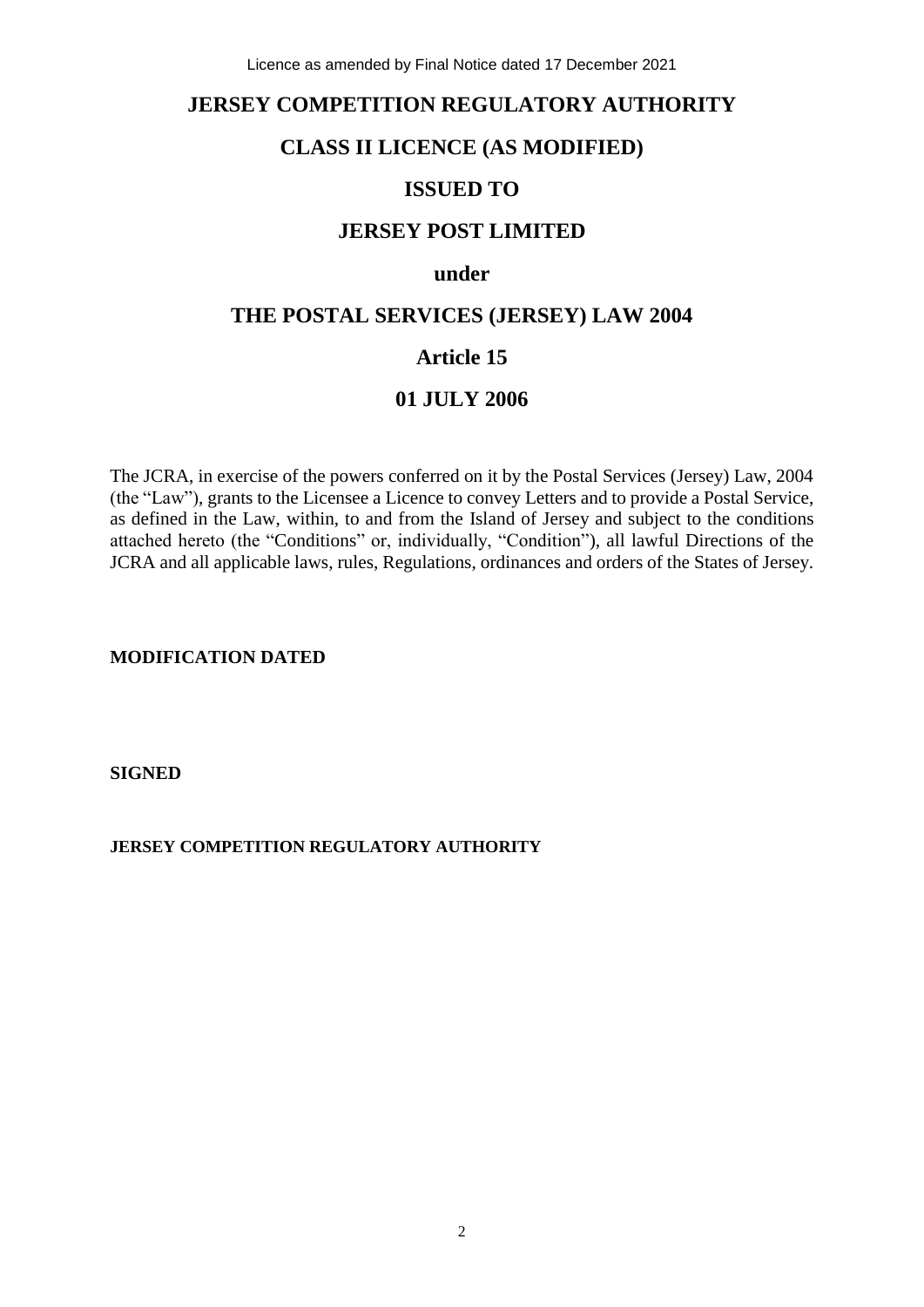# **CONDITIONS**

### **1. DEFINITIONS AND INTERPRETATION**

1.1 A word or expression that is used in the Licence or the Conditions and is also used in the Postal Services (Jersey) Law 2004 (the "Law"), has, except where otherwise stated in the Licence or Conditions, the same meaning in the Licence and the Conditions that it has in the Law. In addition, the expressions set out below have the meanings given to them below:

**"Access Point":** means any box, receptacle or other facility provided by the Licensee for the purpose of receiving Postal Packets, or any class of Postal Packets, for onwards Transmission in connection with the provision of a universal Postal Service;

**"Associated Company":** means a company that controls or is controlled by the Licensee or which is under the control of the same person or persons as control the Licensee;

**"Authority":** means the Jersey Competition Regulatory Authority established by Article 2 of the Competition Regulatory Authority (Jersey) Law 2001;

**"Business":** includes any trade, profession, or employment, in the course of which goods are supplied or services are provided, and any activity, or undertaking of a body of persons (whether or not incorporated), in the course of which goods are supplied or services are provided;

"**Change of Control**": has the meaning given in Condition 2.6;

**"Christmas Period":** means the month of December;

**"Collect":** in respect of a Postal Packet includes to pick it up or receive it;

**"Collection Day":** means any day on which a collection of mail is made provided there are not less than five such days each week save for any week in which there is a public holiday, in which case the number of such days shall be reduced by the number of public holidays in that week;

**"Delivery Point":** means a private household address, a business address and any other facility or receptacle which the Licensee confirms to be suitable for the acceptance of Mail;

**"Delivery Day":** means any day on which a delivery of mail is made provided there are not less than five such days each week save for any week in which there is a public holiday in which case the number of such days shall be reduced by the number of public holidays in that week;

**"Direction":** means a written statement issued by the JCRA with which a Licensee must comply;

**"Documents":** includes accounts, deeds, writings and Information recorded in any form, whether or not legible to the naked eye;

**"Employee":** includes an employee, temporarily contracted staff, secondee, officer and servant;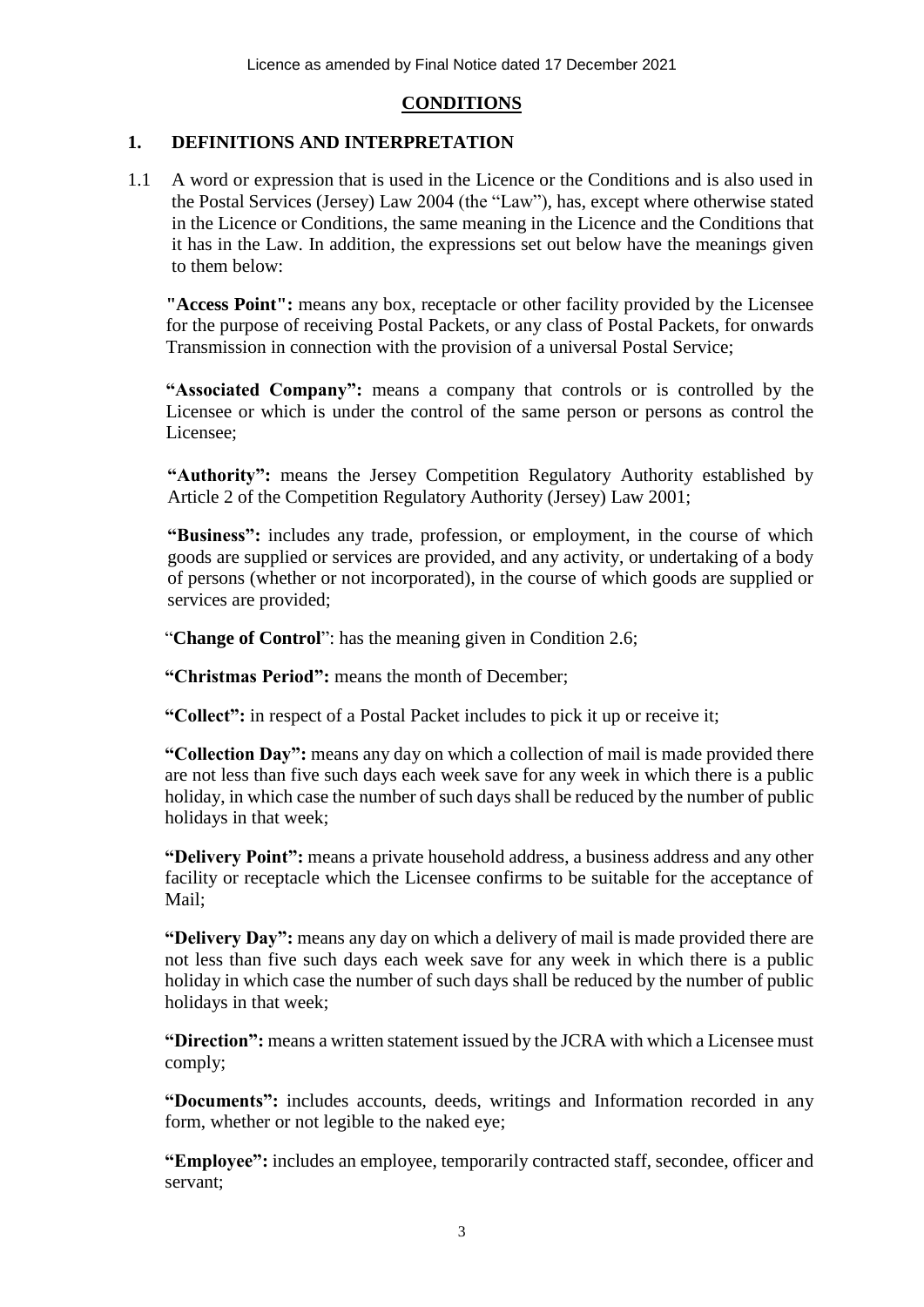**"Force Majeure":** means any cause affecting the performance by the Licensee of any obligation hereunder arising from acts, events, omissions, happenings or nonhappenings beyond its reasonable control including (but without limiting the generality thereof) governmental or States' acts or Regulations, fire, flood, inclement weather, terrorism or any disaster or an industrial dispute affecting the provision of Postal Services. Any act, event, omission, happening or non-happening will only be considered Force Majeure if it is not attributable to the wilful act, neglect or failure to take reasonable precautions of the affected party, its officers, contractors, sub-contractors, agents, servants or Employees;

**"Information":** includes – (a) information recorded in any form; and (b) forecasts and estimates;

**"JCRA":** means the Authority;

**"Land":** means any corporeal hereditament, including a building, and land covered with water, and also includes any interest in land or water and servitudes or rights in, on or over land or water;

**"Letter":** means a communication in handwriting or in print (or in both) that is to be conveyed and delivered to a person, or to an address, indicated on the communication itself or its envelope or cover, and includes a packet containing such a communication, but excludes –

- (a) a book, catalogue, newspaper or periodical; and
- (b) anything that weighs more than 20 kilograms;

as such term is further defined within the relevant Postal Scheme.

**"Licence":** means the licence granted to the Licensee under Part 4 of the Law of which these are the Conditions;

**"Licence Commencement Date":** means the date on which the JCRA determines that it is satisfied that all material assets, both fixed and current, of which Jersey Post has beneficial use, will be transferred to the Licensee or its Subsidiaries;

**"Licence Fee":** means the fee or fees prescribed by the JCRA under Article 18 of the Law;

**"Licensee":** means Jersey Post Limited and its permitted assignees;

**"Licensed Services":** means services authorised by this Licence;

**"Mail":** means Postal Packets;

**"Modify":** includes add to, amend, alter, replace, revoke and delete;

**"Other Licensed Operator":** means any person who, other than the Licensee, for the time being, has the benefit of a licence granted under Article 15 of the Law;

**"Parcel":** means an item of Mail which is defined as a Parcel within the relevant Postal Scheme;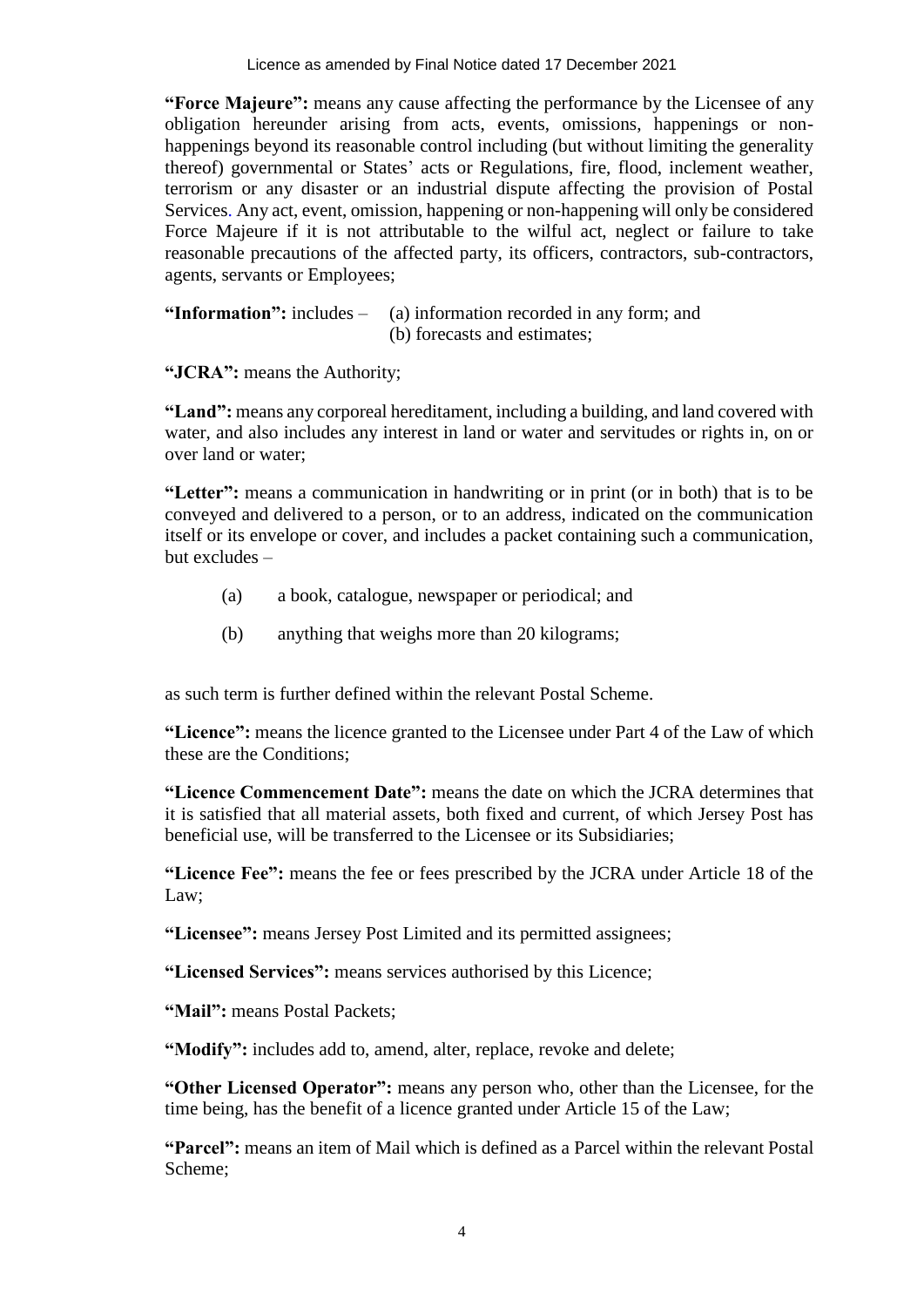**"Philatelic Services":** means services provided for the collection and study of Postage Stamps;

**"Post Box":** means a thing or place used by the Licensee and represented by the Licensee as a thing or place where the public may post Mail for Transmission by post, the public's doing so simply by placing it there without receiving any acknowledgment, or expression of agreement, on the part of the Licensee;

**"Postal Development Plan":** has the meaning given in Condition 15.2;

**"Postal Facilities":** means the physical and human resources and systems deployed by the Licensee and by its contractors and agents for the purpose of meeting the Licensee's obligations under this Licence to provide Postal Services;

**"Postal Law":** means Postal Services (Jersey) Law 2004;

**"Postal Monitoring Plan":** has the meaning given in Condition 15.2;

**"Postage":** means any charge for Postal Services;

**"Postage Stamp":** means any mark (or recording) recognised or authorised by a postal operator as attesting payment of a charge for a Postal Service provided by the operator, and includes an adhesive stamp, a mark printed, embossed, impressed or otherwise indicated, and a recording on an envelope, card, cover, wrapper or other article;

**"Postal Packet":** means anything that weighs no more than 20 kilograms, and is for the Transmission by post or is transmitted by post and includes Letters and Parcels;

**"Postal Scheme":** means a scheme made by the Licensee under Part 11 of the Law;

**"Postal Services":** means the conveyance of Postal Packets, the incidental services of receiving, collecting, sorting and delivering Postal Packets, and any other service that relates to any of those services and is provided in conjunction with any of them;

**"Regulations":** means Regulations made by the States;

**"Service":** does not include a service rendered to an employer under a contract of employment;

**"Subsidiary":** has the same meaning as in the Companies (Jersey) Law 1991;

**"Term":** means subject to Condition 10 of this Licence, a period of eighteen (18) years from the Licence Commencement Date;

**"Transmission":** is referred to in Article 2(1) of the Law;

**"Universal Service Obligation":** means the obligation of the Licensee to provide certain Postal Services under Condition 12 of this Licence;

**"User":** means a person, organisation or other entity that is a consumer of Postal Services;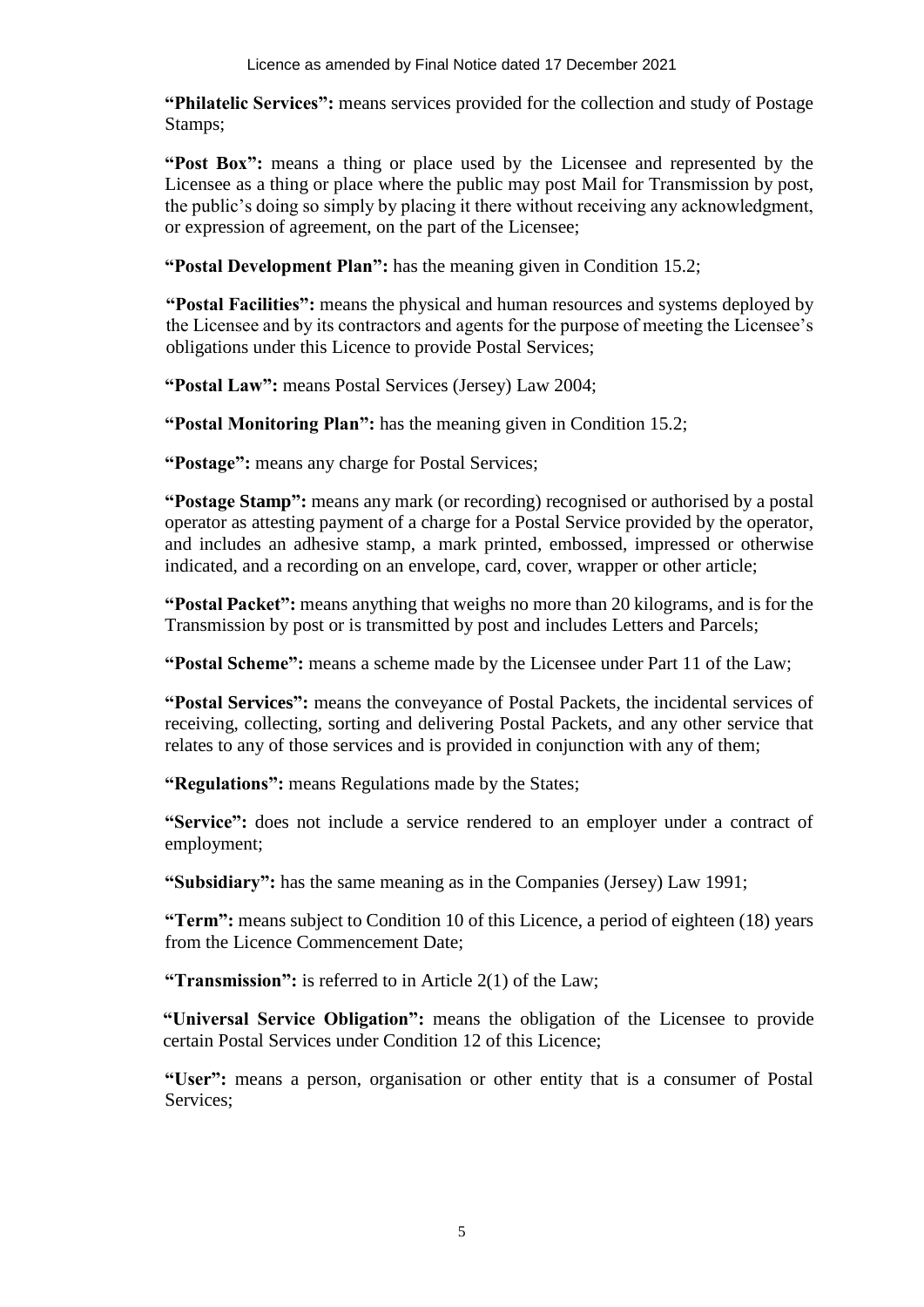1.2 In the Licence and these Conditions, unless the context indicates a contrary intention**:**

- (a) references to Conditions, paragraphs and subparagraphs are to Conditions, paragraphs and subparagraphs of the Conditions, as varied from time to time in accordance with the Conditions;
- (b) a document will be incorporated into and form part of the Conditions if it is referred to in the Conditions, and reference to such a document is to that document as varied from time to time;
- (c) headings used for Conditions, paragraphs and subparagraphs are for ease of reference only and will not affect the interpretation of the Conditions;
- (d) references to any law, rule, regulation, ordinance, order or other legal instrument includes any modification, re-enactment or legislative provisions substituted for the same;
- (e) use of the word "includes" or "including" should be construed as being without limitation; and
- (f) the masculine gender shall include the feminine and neuter, and the singular shall include the plural, and vice versa, and words importing persons shall include firms or companies.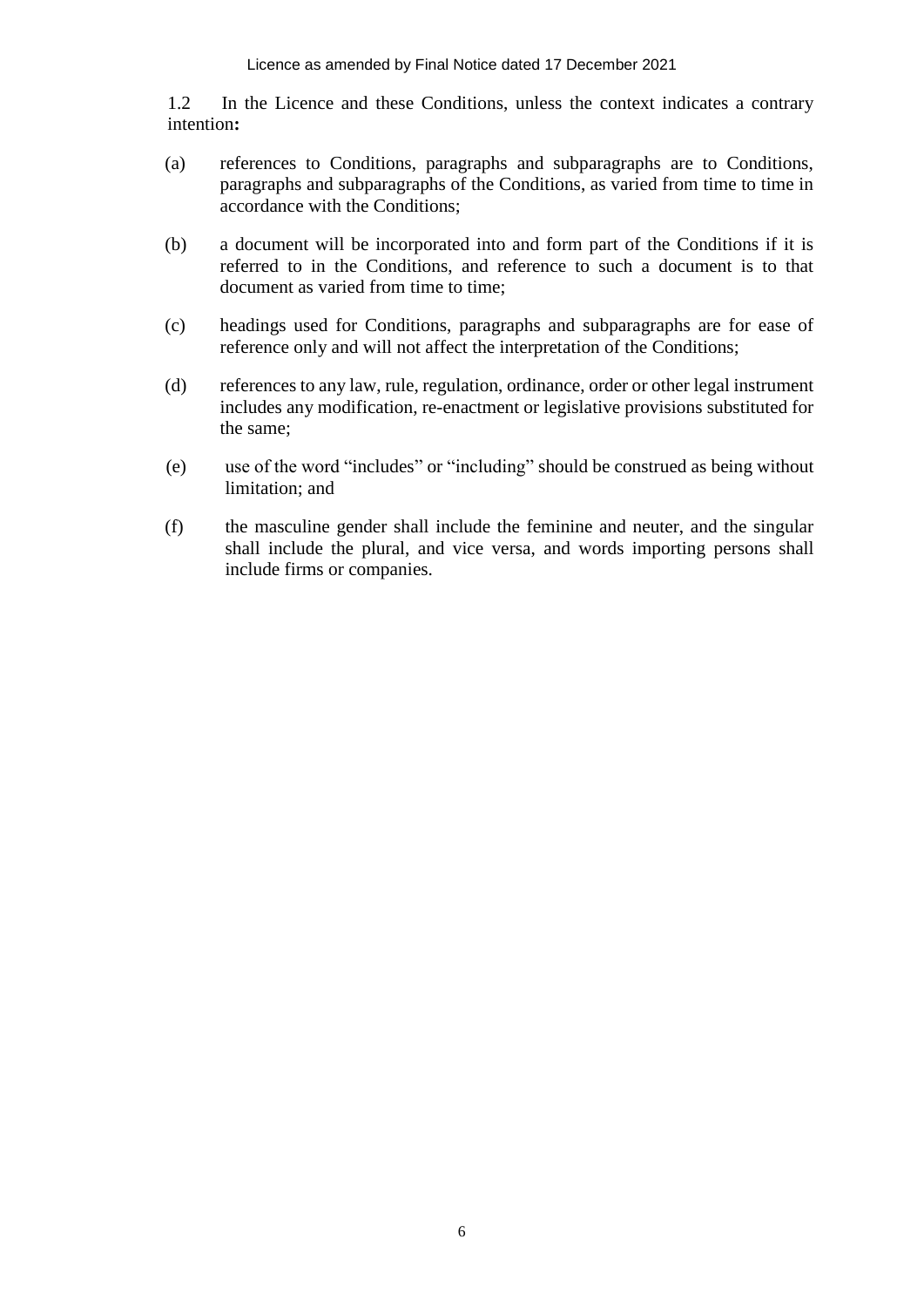# **PART I: ESTABLISHMENT AND ENFORCEMENT**

# **2. SCOPE OF THE LICENCE**

- 2.1 The Licensee is hereby designated as a public postal operator for the purposes of the Law and for the avoidance of doubt, this Licence shall be non-exclusive.
- 2.2 The Licence is personal to the Licensee and the Licensee shall not sub-license, assign or grant any right, interest or entitlement in the Licence nor transfer the Licence to any other person without the prior written consent of the JCRA to the transaction. This Condition does not prevent the Licensee from providing Licensed Services through its Associated Companies, Subsidiaries, Employees, agents or sub-contractors. For the avoidance of doubt, any such delegation shall not release the Licensee from its obligations under Condition 5.
- 2.3 The Licensee or a Subsidiary or Associated Company of the Licensee shall not sell, mortgage, pledge or otherwise transfer or encumber any assets (including, but not limited to, the assets of a Subsidiary or Associated Company of the Licensee) which are necessary either to provide the Licensed Services or otherwise to comply with the Licensee's obligations under this Licence without the prior written consent of the JCRA to the transaction.
- 2.4 Conditions 2.2 and 2.3 do not apply to:
	- (i) a transfer, assignment or other disposal of an interest in assets under an arrangement whereby the Licensee, a Subsidiary or Associated Company of the Licensee retains the use and benefit of such assets for the remainder of the useful life of such assets and for the duration of the Licence; or
	- (ii) a transfer, assignment or other disposal of assets made in the ordinary course of Business.
- 2.5 The Licensee shall notify the JCRA of the occurrence of any of the following:
	- (a) any fact or event likely to materially affect the Licensee's ability to comply with any Condition including any change to the Licensed Services which may detrimentally affect the permanence, availability or quality of the Licensed Services or the fulfilment of the Universal Service Obligation;
	- (b) any insolvency-related event in respect of the Licensee or Subsidiary or Associated Company of the Licensee, or any preparatory steps being taken that might lead to an insolvency-related event, immediately upon the Licensee becoming aware of the event.
- 2.6 The Licensee shall notify the JCRA of any proposed Change of Control of the Licensee or a Subsidiary or Associated Company of the Licensee forthwith upon the Licensee, or its chairman, chief executive officer, chief operating officer or any director becoming aware of the proposed change, and in any event prior to the acceptance by the Licensee or its shareholder of any such proposal.
- 2.7 Within 30 days of the JCRA's receipt of a notification from the Licensee of a Change of Control under Condition 2.4, the JCRA may: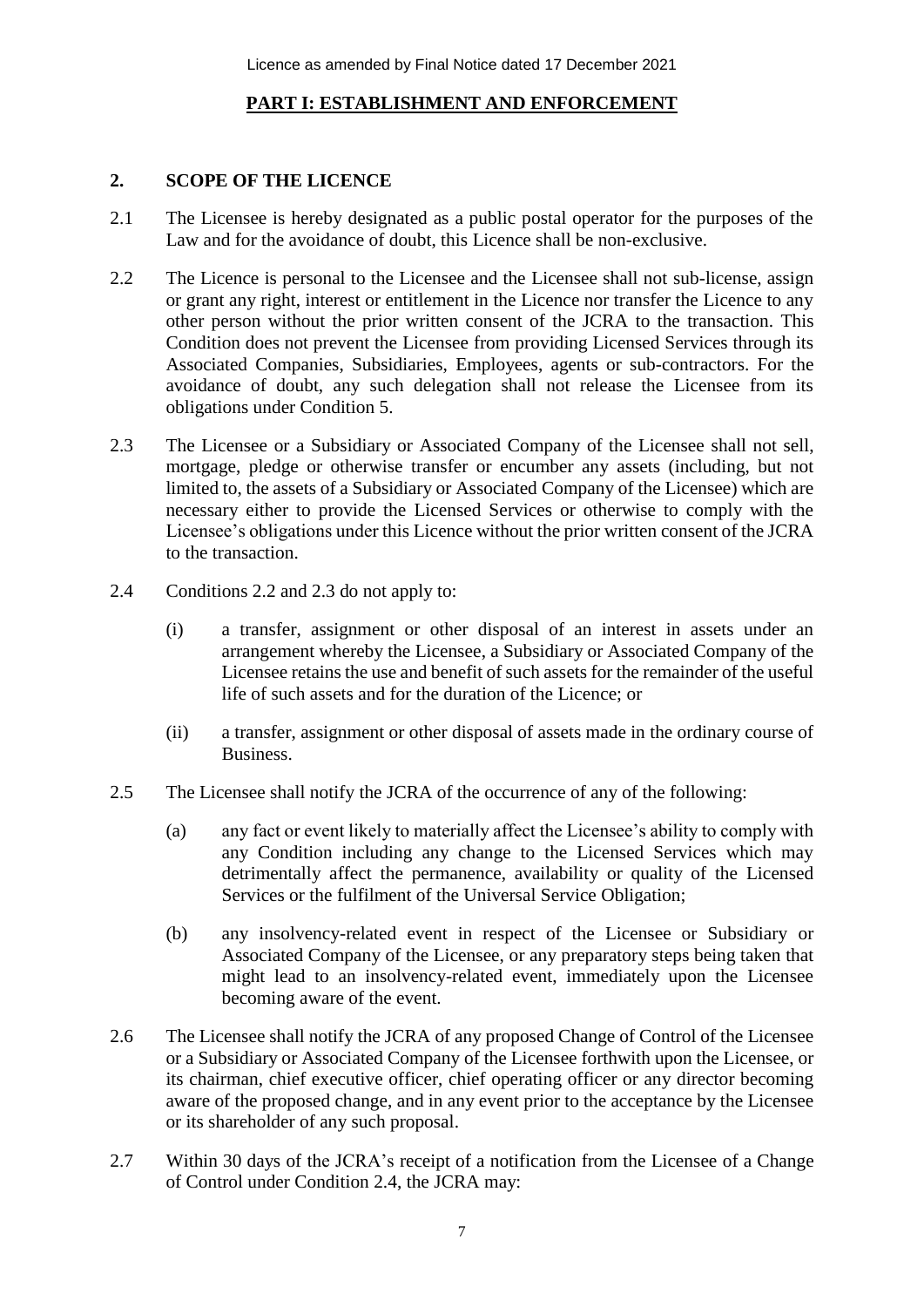- (a) approve, in writing, the change or the proposed change; or
- (b) disapprove, in writing, the change or the proposed change, giving reasons; or
- (c) approve the proposed change or the change subject to the Licensee accepting a modification of the Licence under Article 19 of the Law;

and, in addition to any of the above measures, the JCRA may issue such Directions to the Licensee or invoke any of the applicable sanctions, penalties or remedies in the Law or the Licence as the JCRA reasonably considers necessary and appropriate.

In taking action under this Condition, the JCRA may have regard to whether or not the JCRA would have awarded the Licence to the Licensee, had the Change of Control taken effect prior to the award.

- 2.8 In this Condition 2, "Control" shall mean any direct or indirect possession of any power or right that enables a person or group of persons to direct, or cause the general direction of, the management or policies of the Licensee or a Subsidiary or Associated Company of the Licensee by any means. In any event, a person or group of persons shall be deemed to Control the Licensee or a Subsidiary or Associated Company of the Licensee if:
	- (a) he or they exercise(s) or control(s) the exercise of fifty  $(50)$  per cent or more of the votes able to be cast at general meetings of the Licensee or Associated Company of the Licensee on all, or substantially all, matters; or
	- (b) he is or they are able to appoint or remove directors holding a majority of voting rights at board meetings on all, or substantially all, matters or he is or they are, able to appoint or remove a majority of the governing body of the Licensee or Associated Company of the Licensee; or
	- (c) he or they exercise(s) or control(s) the exercise of fifty (50) per cent or more of the partnership or other ownership interests of the Licensee or Associated Company of the Licensee;

and, in each case, reference to the Licensee or an Associated Company shall include any person or group of persons who Controls the Licensee or a Subsidiary or Associated Company in any of such ways, and "Change of Control" shall mean any change as a result of which any other person or group of persons acquires Control.

- 2.9 The Licensee shall supply to the JCRA, in relation to itself and any Subsidiary of the Licensee:
	- (a) a copy of its annual return, as required by Article 71 Companies (Jersey) Law 1991, on the same date on which it is required to be filed in accordance with that law; and
	- (b) a copy of its annual report and accounts on the same date, on which it is circulated to the shareholders of the relevant body corporate; and
	- (c) where the relevant body corporate is not incorporated in the Bailiwick of Jersey, any returns, reports, accounts or other Information under the laws of any applicable jurisdiction which are, in the opinion of the JCRA, analogous or equivalent to the above, at such times and in such forms as the JCRA directs from time to time.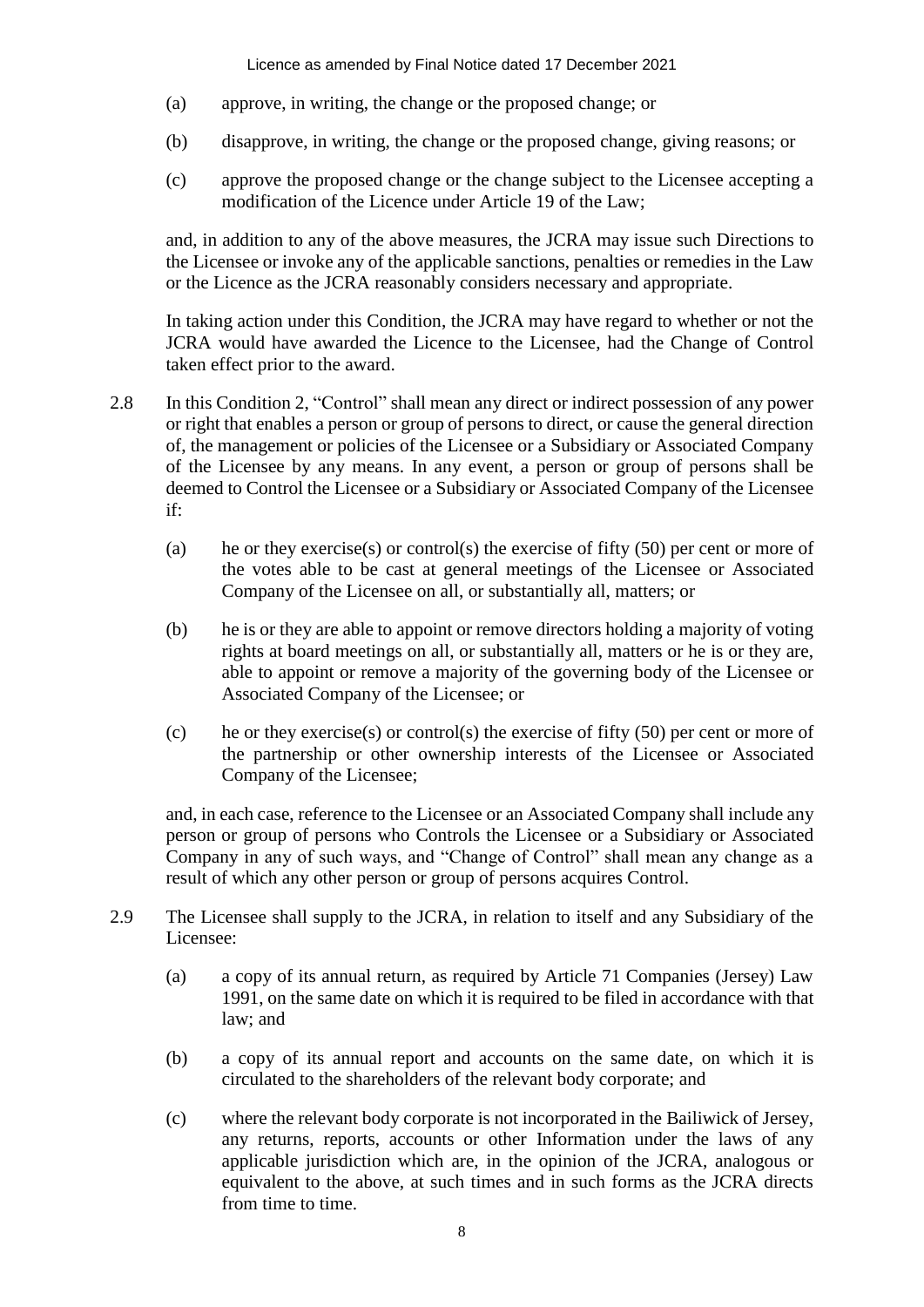- 2.10 The Licensee shall comply with any other requirement in law to obtain any additional consents, permissions, authorisations or licences as may be necessary for the provision of the Licensed Services and for the exercise of its rights or the discharge of its obligations under this Licence.
- 2.11 The Licensee shall ensure that:
	- (a) The administration and management of the Business associated with the running (including establishment, maintenance and operation) of the Licensed Services shall be conducted from the island of Jersey;
	- (b) Its dealings with its shareholders, Subsidiaries, or Associated Companies are conducted on a normal commercial basis and at arm's length, and this may be audited by the JCRA, having given due notice; and
	- (c) To the extent that Postal Services are provided by any Subsidiary of the Licensee, such Subsidiary shall not be reorganised, transferred, wound up, liquidated, dissolved, disbanded, or otherwise merged without the prior written consent of the JCRA. For the avoidance of doubt, Condition 2.11(c) applies to reorganisations that do not result in a Change of Control.

# **3. LICENCE FEE**

- 3.1 The Licensee shall pay such Licence Fee as may be determined by the JCRA from time to time.
- 3.2 Without prejudice to any other remedies of the JCRA under this Licence or the Law, if the Licensee fails to pay any amount due to the JCRA under this Condition 3 by the due date, the unpaid amount will accrue interest daily from the due date to the date of payment at four (4) percentage points above the published base rate of the Bank of England, and is recoverable as a debt under law.

# **4. PROVISION OF INFORMATION**

- 4.1 For the purpose of monitoring the Licensee's compliance with the Conditions and the Law, the Licensee shall provide to the JCRA in the manner, and at the times required by the JCRA, any Documents, accounts, returns, estimates, reports or other Information (whether financial, operational, technical or otherwise) including but not limited to the Documents, accounts, returns, estimates, reports and other Information specified in this Licence.
- 4.2 The JCRA may require an examination, investigation or audit of any aspect of the Licensee's Business relating to the Licensed Services or its compliance with the Conditions and the Law, and the Licensee shall provide any assistance requested by the JCRA in relation to any such examination, investigation or audit. The JCRA may direct the manner in which such an examination, investigation or audit is carried out, including the creation of financial and/or technical specifications or documentation.
- 4.3 In particular, the JCRA may authorise a person to carry out an examination, investigation or audit or may require the Licensee to arrange for an examination, investigation or audit of any aspect of the Licensed Services to ensure compliance with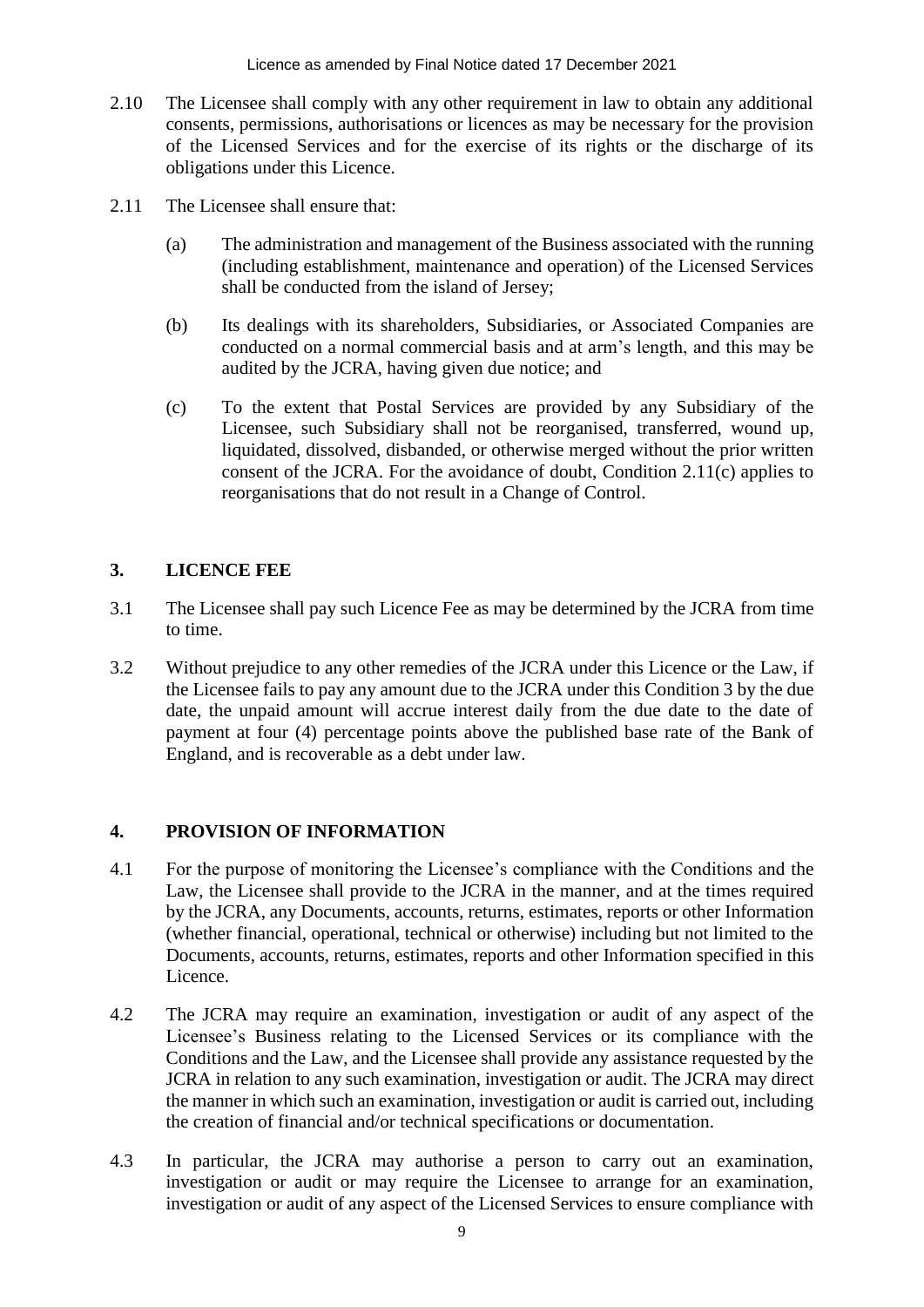the Conditions. The Licensee shall allow the JCRA's authorised representative to attend at, enter and inspect any premises under the control of the Licensee or a Subsidiary of the Licensee and to take copies of any Documents and to acquire any Information in the control of the Licensee or a Subsidiary of the Licensee, as may be required in order to carry out the examination, investigation or audit.

4.4 The Licensee shall bear all reasonable costs associated with any examination, investigation or audit conducted under this Condition 4.

# **5. COMPLIANCE**

In addition to the Conditions, the Licensee shall comply and procure its Subsidiaries' compliance, with:

- (a) any obligation imposed on it by the Law or by any law, Regulation, rule, ordinance or order of the States of Jersey; and
- (b) any Direction duly issued by the JCRA under the Law, under any other law, Regulation, rule, ordinance or order of the States of Jersey or under this Licence.

# **6. MODIFICATION**

The JCRA may from time to time Modify any Condition in this Licence. Any modification, deletion or addition to the Conditions shall be made in accordance with Article 19 of the Law and any other requirements under any applicable law.

# **7. ENFORCEMENT AND REVOCATION**

The JCRA may take any action to enforce any Condition of this Licence in accordance with Article 20 of the Law. The JCRA may also at any time revoke this Licence in accordance with the provisions and procedures set out in Article 21 of the Law.

# **8. EXCEPTIONS AND LIMITATIONS ON THE LICENSEE'S OBLIGATIONS**

If the Licensee is prevented from performing any of its obligations under this Licence because of Force Majeure:

- (a) the Licensee shall notify the JCRA of those obligations it is prevented from performing and the reason why as soon as reasonably practicable; and
- (b) the JCRA may suspend those obligations, upon which the Licensee will not be liable to perform those obligations, for so long as the Force Majeure continues, only if and to the extent that the inability to perform could not have been prevented by taking steps specifically required under this Licence, or other reasonable precautions, save where such steps or precautions are prevented by Force Majeure, and the inability cannot reasonably be circumvented by the Licensee, at its expense through the use of alternative sources, work-around plans or other means.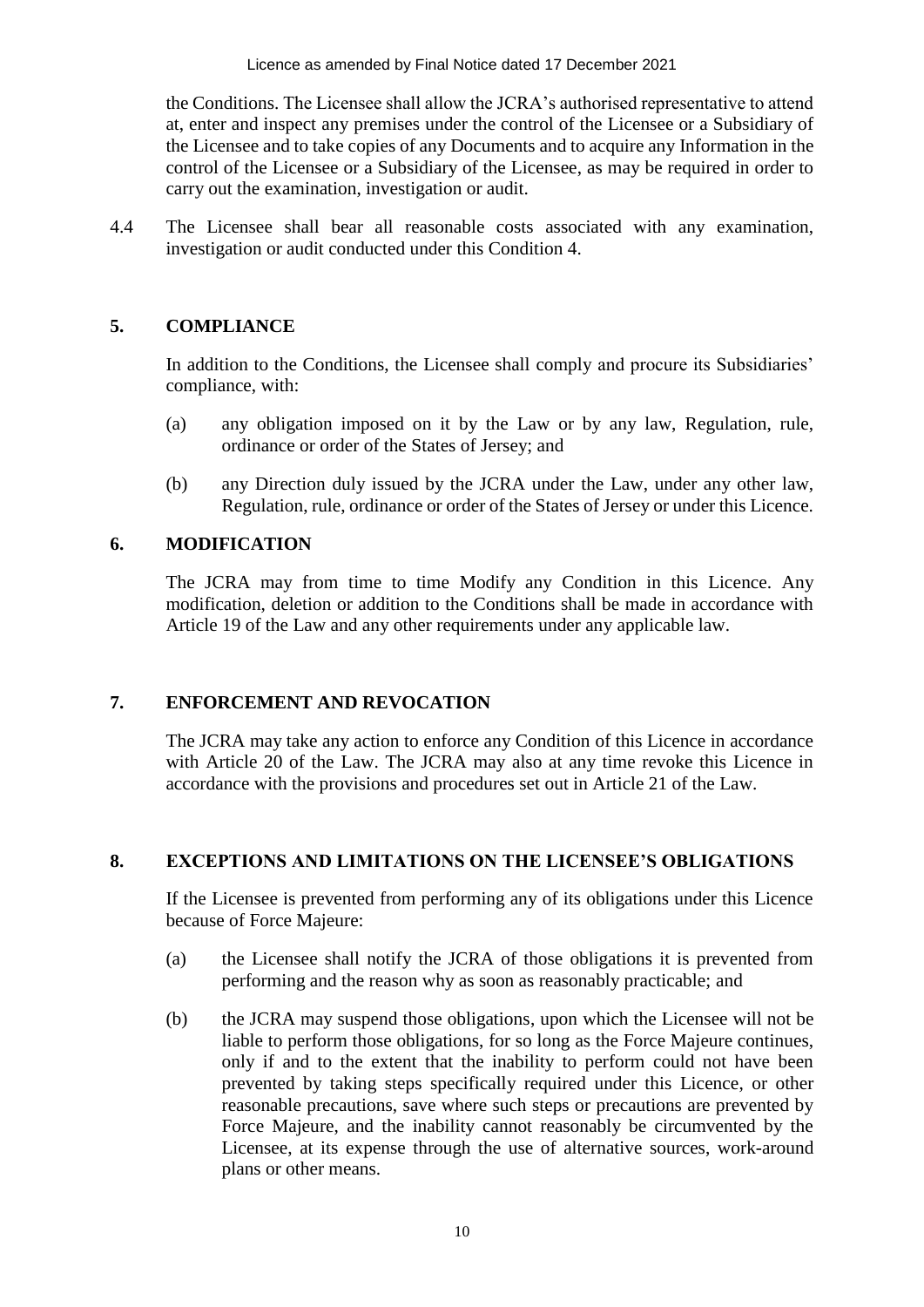### **9. MATTERS OF INTEREST TO JERSEY**

The Licensee shall, in connection with its establishment, operation and maintenance of the Postal Facilities and provision of the Licensed Services, take reasonable steps to prevent any of these from being used in, or in relation to, the commission of offences against the laws of the Bailiwick of Jersey.

#### **10. COMMENCEMENT, TERM AND RENEWAL**

- 10.1 The Licence takes effect on the Licence Commencement Date.
- 10.2 At any time after the seventeenth (17th) anniversary but prior to the nineteenth (19th) anniversary of the Licence Commencement Date, the Licensee may serve notice on the JCRA requesting a renewal of this Licence.
- 10.3 Within fifty six (56) days of the receipt of notice under Condition 10.2 or such further period as may be agreed with the Licensee, the JCRA shall notify the Licensee, subject to the Licensee providing all necessary Information to the JCRA to enable it to make the notification within the required time, whether or not it agrees to a renewal of the Licence subject to the same Conditions or any modified, amended or additional Conditions.

# **11. MISUSE OF DATA**

The Licensee shall not make use of data of any nature which become available to it directly or indirectly as a result of providing the Licensed Services, in any way which, in the reasonable opinion of the JCRA, would unduly prefer the interests of any Business carried on by the Licensee or Associated Company of the Licensee, or place Other Licensed Operators at an unfair disadvantage.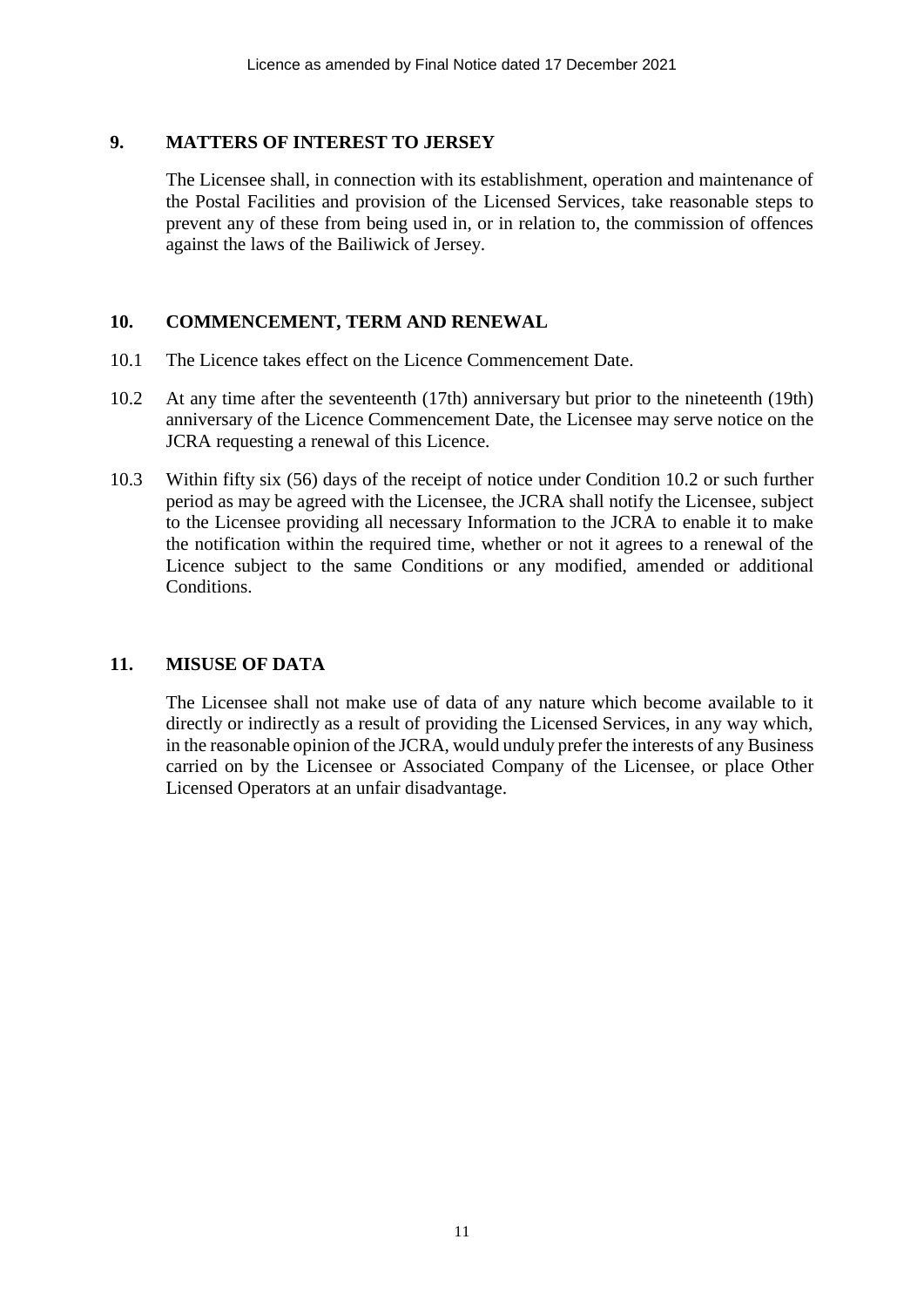# **PART II: PUBLIC SERVICE CONDITIONS**

# **12. UNIVERSAL SERVICE OBLIGATION**

- 12.1 The Licensee shall, in the island of Jersey, fulfil the Universal Service Obligation ("USO") as defined in Condition 12.3. The Licensee shall comply with any Direction given from time to time by the JCRA in respect to the USO.
- 12.2 The Licensee shall defray the full cost of the USO set out in this Condition from profits generated by the Licensed Services, except when otherwise permitted by Condition 24.1. In the event that the provision of the USO can be demonstrated to represent an unfair burden on the Licensee, the JCRA may, with a view to reducing the burden associated with providing the USO, review the extent and frequency of the services comprising the USO and, in addition or as an alternative, may introduce a mechanism for Other Licensed Operators to contribute to the net cost of the USO. The determination of such net cost shall be made by the JCRA following consultation by the JCRA, on the appropriate mechanism to be used.
	- 12.2.1 Subject to any Direction given by the JCRA, profits made by the Licensee in connection with Philatelic Services shall not be included in profits generated by the Licensed Services, and shall be regarded as the Licensee's proprietary funds.
	- 12.3 The USO means the following set of obligations:
	- a) To provide at least one collection of mail, generated within the Island of Jersey, which should be made from each Access Point on each Collection Day;
	- b) To provide at least one delivery of mail, whether generated within or outside the Island of Jersey, which should be delivered to every Delivery Point in the Island of Jersey, on each Delivery Day;
	- c) To procure, to the extent within the Licensee's control, the delivery of mail to destinations outside the Island of Jersey at least at the same frequency as at the Licence Commencement Date, or at such other frequency as may be agreed by the JCRA;
	- d) The Licensee shall use all reasonable endeavours to set collection times at the latest possible times to access key transport connections;
	- e) To provide preferential Postage rates for literature for the blind and partially sighted as defined in the relevant Postal Scheme up to Universal Postal Union weight limits;
	- f) To provide access, by the means of Access Points and Post Boxes or other appropriate means to allow the Users reasonable access to the Postal Services;
	- g) To provide those Postal Services which the Licensee is required to provide to satisfy the USO at affordable prices and at a uniform tariff throughout the Island of Jersey;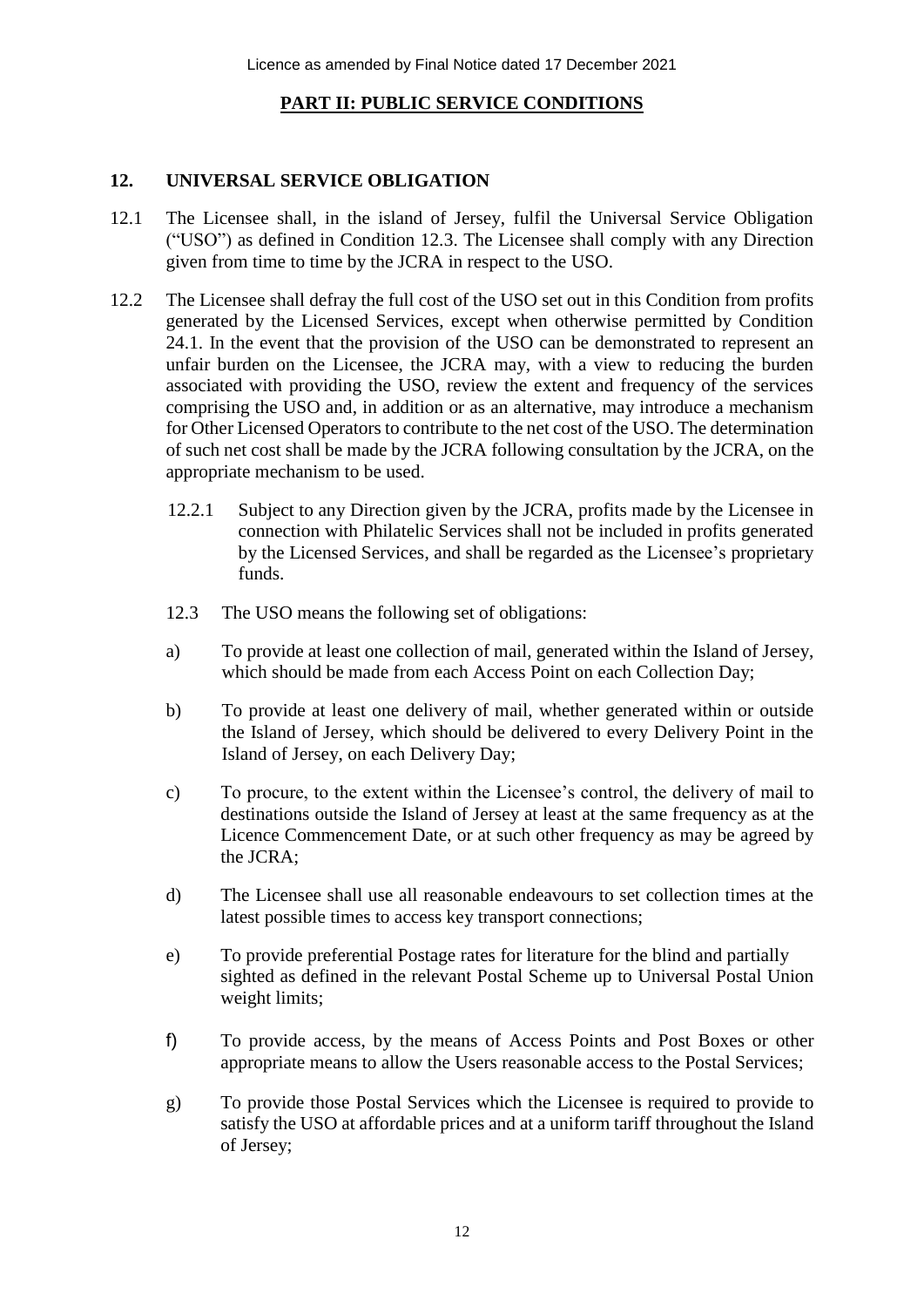- h) To provide services for registered and insured Mail;
- i) To treat Mail generated from outside the island of Jersey no less favourably than Mail generated from within the island of Jersey in terms of delivery times, or as otherwise agreed by the JCRA; and
- j) To procure the provision, from time to time, of preferential rates in respect of Mail to addresses within the BFPO (British Forces Post Office), or as otherwise agreed by the JCRA.

# **13. POSTAL SCHEMES**

- 13.1 The Licensee may make Postal Schemes specifying, or in respect of, any of the charges, and other terms and conditions, that are to apply to Postal Services provided by the Licensee.
- 13.2 All Postal Schemes made by the Licensee must be in accordance with the Law and in particular the Licensee shall comply with all the requirements detailed in Part 11 of the Law.
- 13.3 The Licensee shall be permitted to conclude individual agreements with any User or class of Users, subject to the other Conditions.
- 13.4 The Licensee shall, in the manner and at the times specified by the JCRA, publish the Postal Schemes and any change, there to, including tariffs under which it provides each category of Postal Services to the Users. In the absence of any Direction to the contrary from the JCRA, the Licensee shall ensure that all current Postal Schemes are:
	- (a) filed with the JCRA at least 28 days before being implemented; and
	- (b) made available for inspection at the reasonable request of any member of the public or sent to them by post and/or electronic means on reasonable request.
- 13.5 The JCRA may direct the Licensee to change the Licensee's Postal Schemes from time to time where any term or condition thereof is contrary to the Licence, the Law or any other law, Regulation, rule, ordinance or order of the States of Jersey.

# **14. PROTECTING THE INTEGRITY OF THE MAIL**

- 14.1 Within three (3) months of the Licence Commencement Date, the Licensee shall submit to the JCRA in writing, Mail protection procedures which shall include:
	- (a) measures for minimising the exposure of Mail conveyed by the Licensee to the risk of theft, loss, damage or interference; and
	- (b) ways of improving the performance of the Licensee in relation to the matters referred to at paragraph (a) above.
- 14.2 The Licensee shall comply with Directions issued by the JCRA in respect of Mail protection and procedures in Condition 14.1.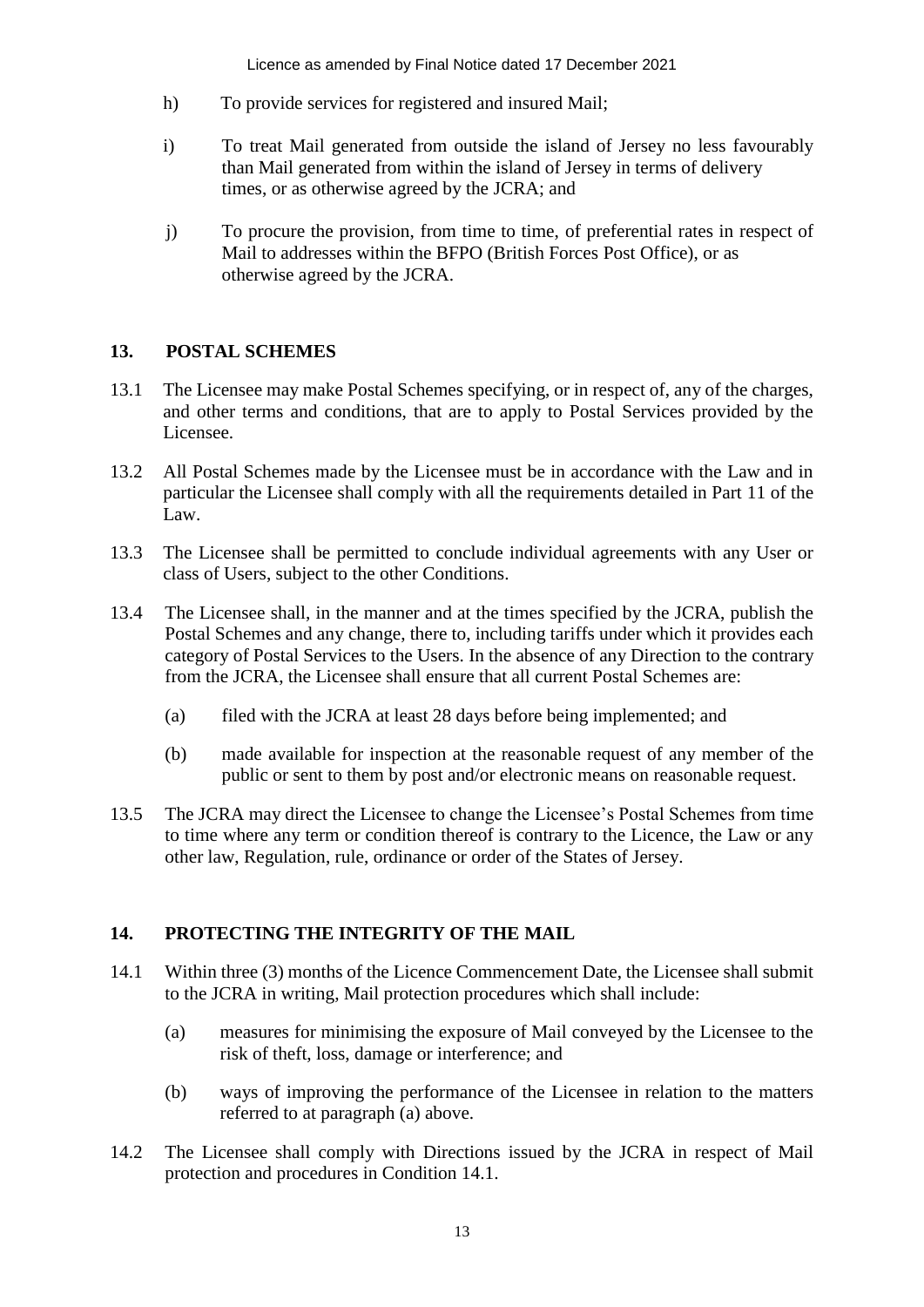#### **15. DEVELOPMENT OF POSTAL FACILITIES AND SERVICES**

- 15.1 The Licensee shall develop and operate the Postal Facilities so as to progressively achieve standards in line with international best practice during the Term, and in particular, the Licensee shall achieve and comply with such established international standards and benchmarks as the JCRA may direct from time to time.
- 15.2 In order to meet the objectives set out in Condition 15.1, within three (3) months of the Licence Commencement Date, the Licensee shall submit to the JCRA a plan setting out the target levels it will achieve for Postal Services, together with specific quality of service Information requested by the JCRA (to be known as the "Postal Development Plan") and a service monitoring plan (to be known as the "Postal Monitoring Plan") which provides for accurate measurement of each of the target levels set out in the Postal Development Plan (together, the **"**Plans").
- 15.3 The Plans will describe:
	- (a) how actual performance will be monitored;
	- (b) the process for the collection and analysis of suitable data; and
	- (c) the procedures for internal review and performance improvement planning by the Licensee.
- 15.4 The JCRA may direct the Licensee to update and resubmit the Plans from time to time.
- 15.5 The JCRA may direct the Licensee as to matters to be included in the Plans and may amend or replace such Direction from time to time.
- 15.6 Within forty five (45) days of the end of each six (6) month period during the Term, the Licensee shall provide the JCRA with a written report in a form required by the JCRA on its achievements under the Postal Development Plan during the preceding six (6) month period, as set out in Condition 15.2.
- 15.7 The Licensee shall comply with any Directions issued by the JCRA from time to time regarding any other quality of service indicators and measurement methods for Postal Services and shall, as and when required, supply to the JCRA, in a form specified by the JCRA, the results of its measurements of actual performance against any quality of service indicators and measurements so specified, and the JCRA may publish or require publication of such Information as it considers appropriate.

# **16. CONSUMER PROTECTION**

- 16.1 The Licensee shall introduce such User complaint targets based on the number of complaints per one thousand Delivery Points per year, as are agreed by the JCRA. Such targets are:
	- a) to be phased in over a period of three years from the Licence Commencement Date or such period as the JCRA may otherwise determine;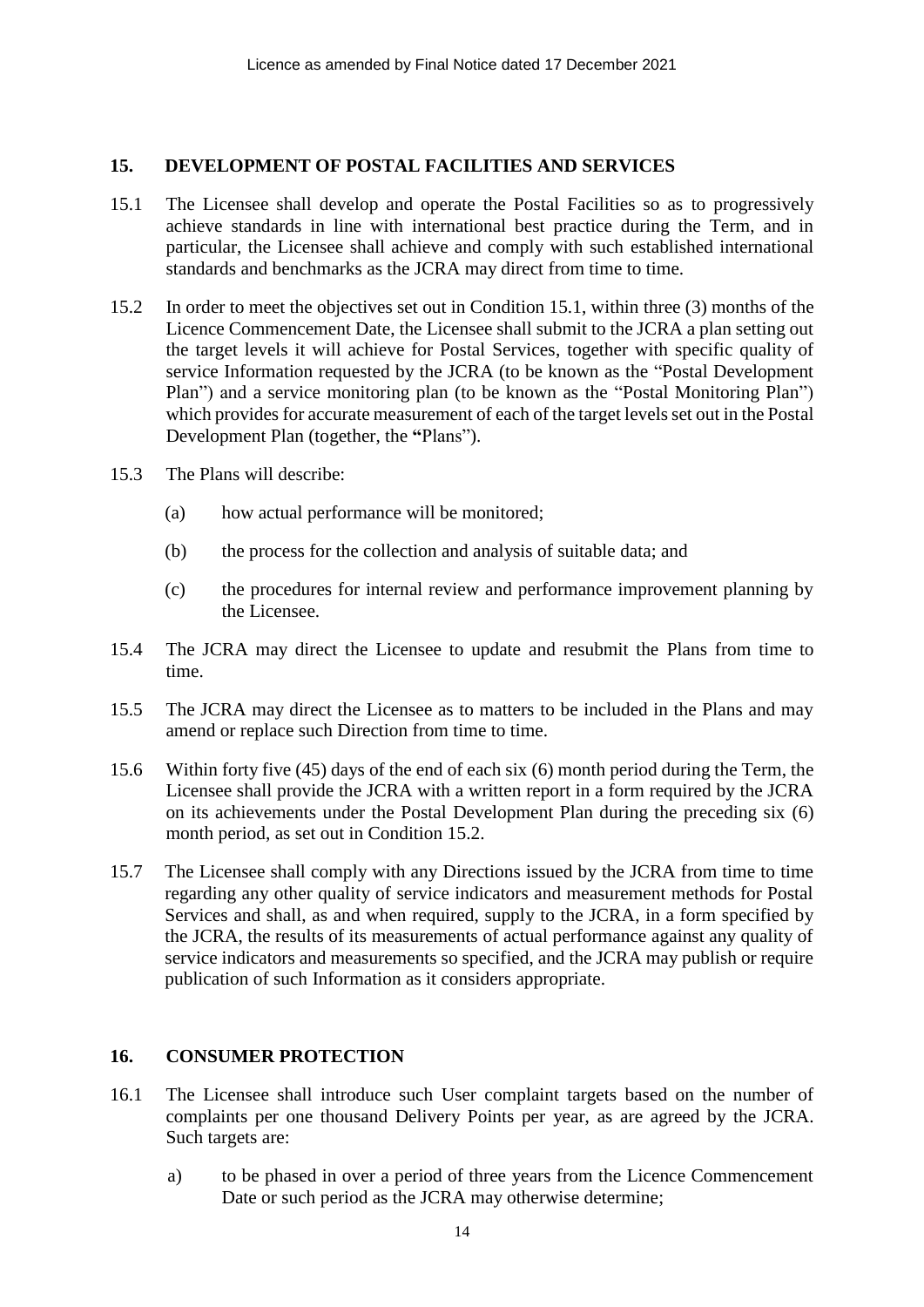b) exclude performance results during the Christmas Period; and

all complaints are to be lodged in a register to which the JCRA will have access.

- 16.2 The Licensee shall safeguard the privacy and confidentiality of all Mail and shall comply with all applicable laws from time to time regarding the protection of personal data and shall comply with any Directions issued by the JCRA for the purposes of protecting the interests of its Users, having regard to relevant laws in force from time to time, and subject to Articles 47 and 48 of the Law.
- 16.3 The Licensee shall within three (3) months of the Licence Commencement Date publish an appropriate code of practice ("Consumer Code") for the resolution of User disputes. The JCRA may from time to time issue Directions to the Licensee specifying any modifications or additions that it considers should be made to the Consumer Code.
- 16.4 The Consumer Code shall identify a transparent, simple, inexpensive procedure in order to address, inter alia, the following:
	- (a) the appointment of a representative of the Licensee to be the first point of contact for members of the public;
	- (b) a means of recording complaints against and disagreements with the Licensee;
	- (c) the procedure and time frame in which the Licensee will respond to complaints and disagreements;
	- (d) the method and duration of retention of records of complaints and disagreements; and
	- (e) the level of any compensation that the Licensee may offer where complaints have been upheld or not satisfactorily resolved.

If a complaint or disagreement remains unresolved for three (3) months, either party may refer it to the JCRA for advice or determination.

- 16.5 The Consumer Code may be amended by the Licensee from time to time, provided that the Licensee shall notify the JCRA and publish the proposed changes twenty eight (28) days in advance of their coming into effect. The JCRA may issue Directions to the Licensee as to the changes, including but not limited to Directions not to make the changes, Directions to amend the changes further or Directions as to the timing of the changes.
- 16.6 The Licensee shall participate in good faith in any dispute resolution procedure established by the JCRA, following consultation with the Licensee, for the resolution of disputes.
- 16.7 The Licensee shall submit at the end of every six (6) month period or at such other intervals as the JCRA directs, a written report to the JCRA setting out:
	- (a) the extent to which the Licensee has succeeded in meeting the targets described in Condition 16.1;
	- (b) the compensation that has been paid in relation to complaints or disagreements where the User complaints were upheld and why complaints were dismissed; and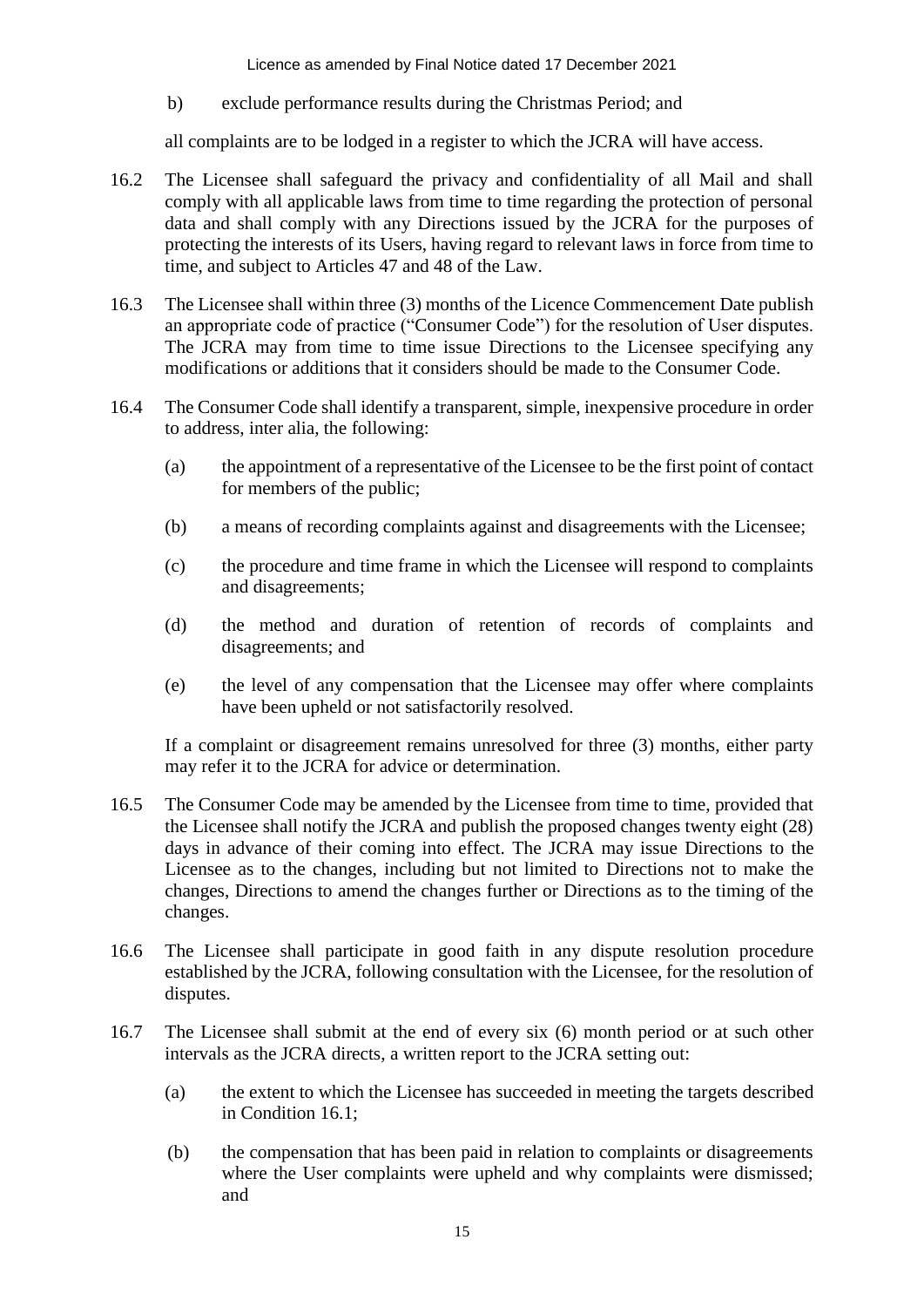- (c) such other matters that the JCRA directs should be included in the report.
- 16.8 The Licensee shall ensure the accuracy and reliability of any systems, equipment, data or procedures, which the Licensee uses to measure or to track the provision of Licensed Services or for the calculation of related charges.
- 16.9 The JCRA may require the Licensee to set up, at Licensee's expense, a User Council or Councils for the specific purpose of obtaining and representing the views of Users.
- 16.10 The Licensee shall not promote any or all of its services in such a way as may be misleading to Users or contain unverifiable information and such promotions shall not contain information that is not independently verifiable.
- 16.11 The Licensee shall provide a facility to receive compensation for loss or damage on insured products, and to continue to provide compensation for loss or damage in respect of other Mail, on terms no less favourable than its existing practice or policy, unless otherwise agreed by the JCRA.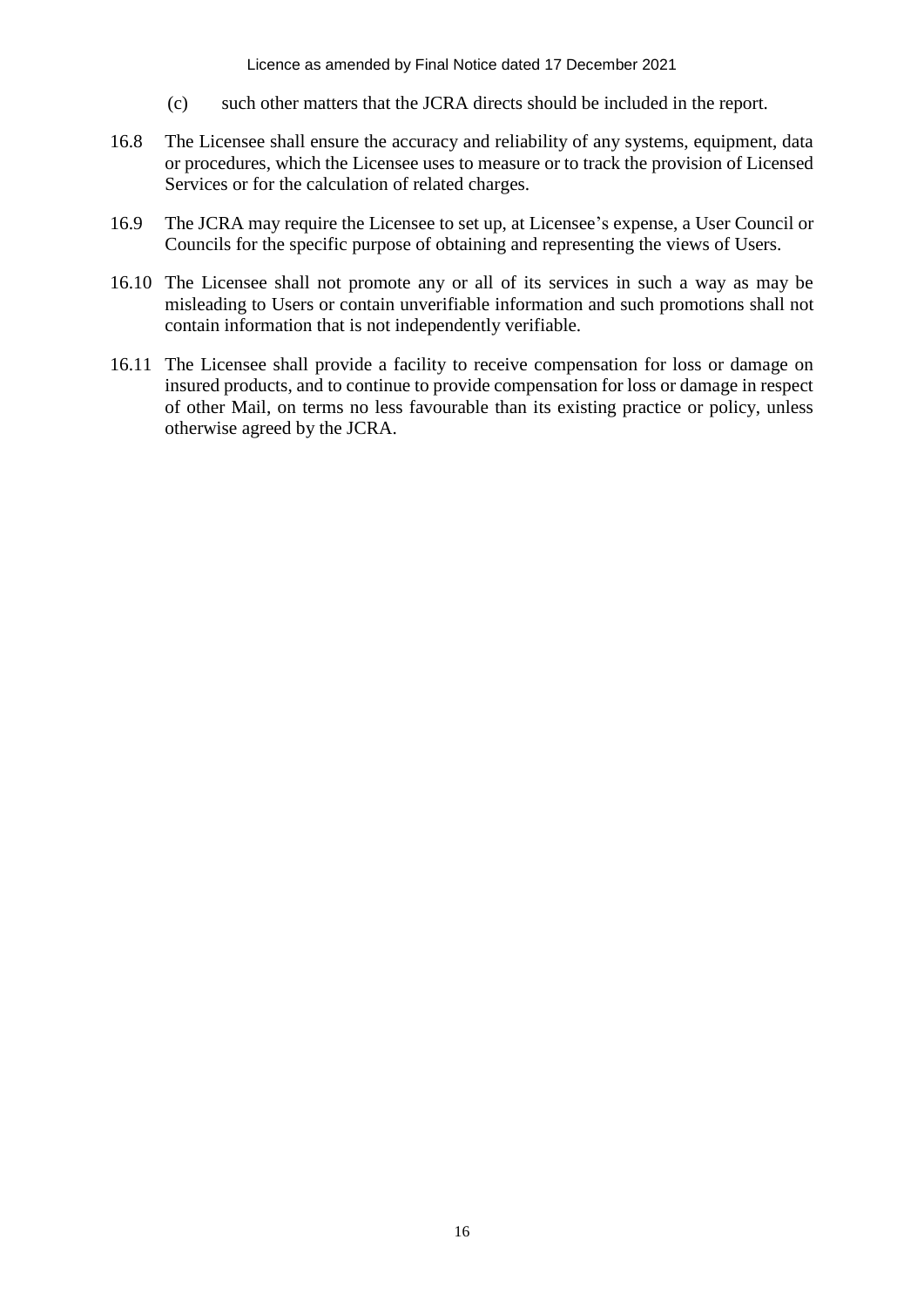# **PART III:**

# **GENERAL CONDITIONS RELATING TO THE PROVISION OF POSTAL SERVICES**

# **17. INTERNATIONAL OBLIGATIONS**

The Licensee shall comply with international obligations of the Bailiwick of Jersey in accordance with States' directions, including the rules and regulations of the Universal Postal Union. The Licensee shall issue Postage Stamps bearing the word "Jersey" which attests payment of Postage according to the acts of the Universal Postal Union.

### **18. ACCESS TO LAND**

The Licensee shall be entitled to all powers and rights and subject to all such obligations as are set out in Part 8 of the Law. Nothing in this Licence shall absolve the Licensee from any requirement in law to obtain such additional consents, permissions, authorisations or Licences as may be necessary for the exercise of its rights or discharge of its obligations under this Licence.

# **19. CESSATION OF THE PROVISION OF THE LICENSED SERVICES**

- 19.1 If the Licensee proposes to cease to fulfil to provide all or a material part of the Licensed Services, or to fulfil the USO, it shall give not less than four (4) months notice in writing to the JCRA of the proposal and its plans in relation to the cessation.
- 19.2 At any time within four (4) months before the expiry of the Licence or if the JCRA receives a notice under Condition 19.1, or if the JCRA has made a decision pursuant to Article 21 of the Law to revoke the Licence, the JCRA may, after consultation with the Licensee, direct it in writing to take such steps as the JCRA considers necessary or expedient to ensure the continuity of the Licensed Services, or the continuity and continuation of the fulfilment of the USO, or any constituent parts thereof, and the Licensee shall comply with any such Directions.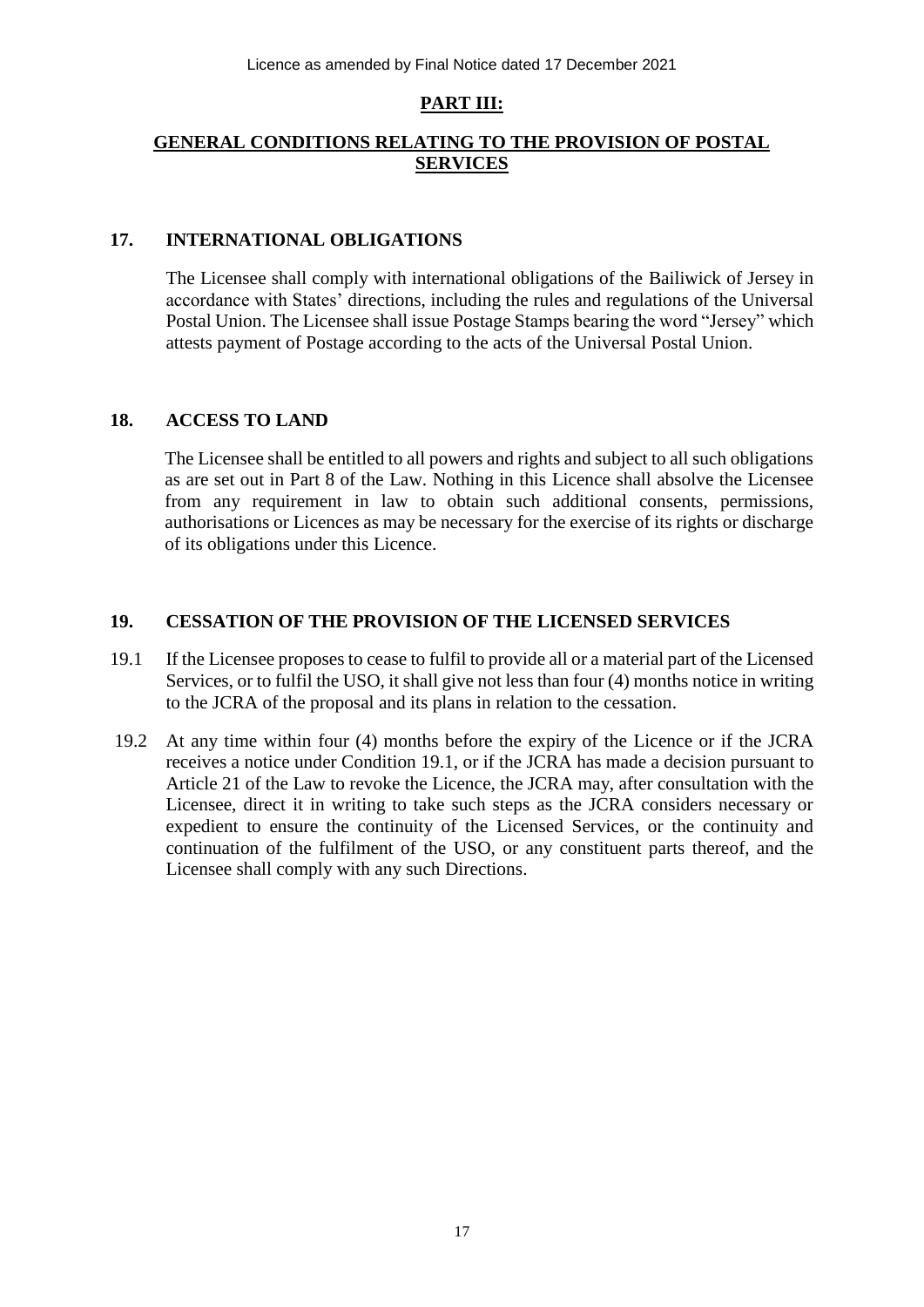# **PART IV: ADDITIONAL CONDITIONS**

# **20. PRICE REGULATED SERVICES**

- 20.1 The Licensee shall publish all list prices and discount schemes for any Licensed Services or any Postal Services provided to fulfil the USO within twenty eight (28) days of the Licence Commencement Date.
- 20.2 Where the Licensee intends to introduce:
	- (a) new prices for any Licensed Services or any Postal Services provided to fulfil the USO, or prices for new Licensed Services or new Postal Services provided to fulfil the USO to be introduced by the Licensee; or
	- (b) any discounts to published prices for Licensed Services or Postal Services provided to fulfil the USO; or
	- (c) special offers to all or any of its Users for particular categories of Licensed Services or Postal Services provided to fulfil the USO;

it shall publish the same at least twenty one (21) days prior to their coming into effect and provide full details of the same to the JCRA.

- 20.3 The JCRA may, after consultation with the Licensee, determine the maximum level of charges the Licensee may apply for Licensed Services or Postal Services provided to fulfil the USO in such a manner as to ensure that the prices:
	- (a) enable the Licensee to have sufficient resources to fulfil the USO;
	- (b) are not excessive;
	- (c) are not predatory; and
	- (d) in the case of Postal Services provided to fulfil the USO, are affordable.
- 20.4 All published prices, discount schemes and special offers of, or introduced by, the Licensee for Licensed Services shall be transparent and non-discriminatory; all prices shall be cost-justified and all special offers shall be objectively justifiable.
- 20.5 If the JCRA, after consulting the Licensee and such other persons as it may determine, is satisfied that any published price, discount scheme or special offer is in breach of the Law or this Licence, the JCRA may, by issuing a Direction, require the Licensee to bring the relevant prices, discount schemes or special offers, into conformity with the Law and/or the requirements of this Licence.
- 20.6 Condition 20 applies to a Subsidiary of the Licensee if the Licensee delegates to the Subsidiary the provision of any Licensed Services or any Postal Services provided to fulfil the USO under Condition 2.2.
- 20.7 The JCRA may decide to waive Condition 20 in whole or in part where the Licensee demonstrates to the satisfaction of the JCRA that it does not have a dominant position in a relevant market.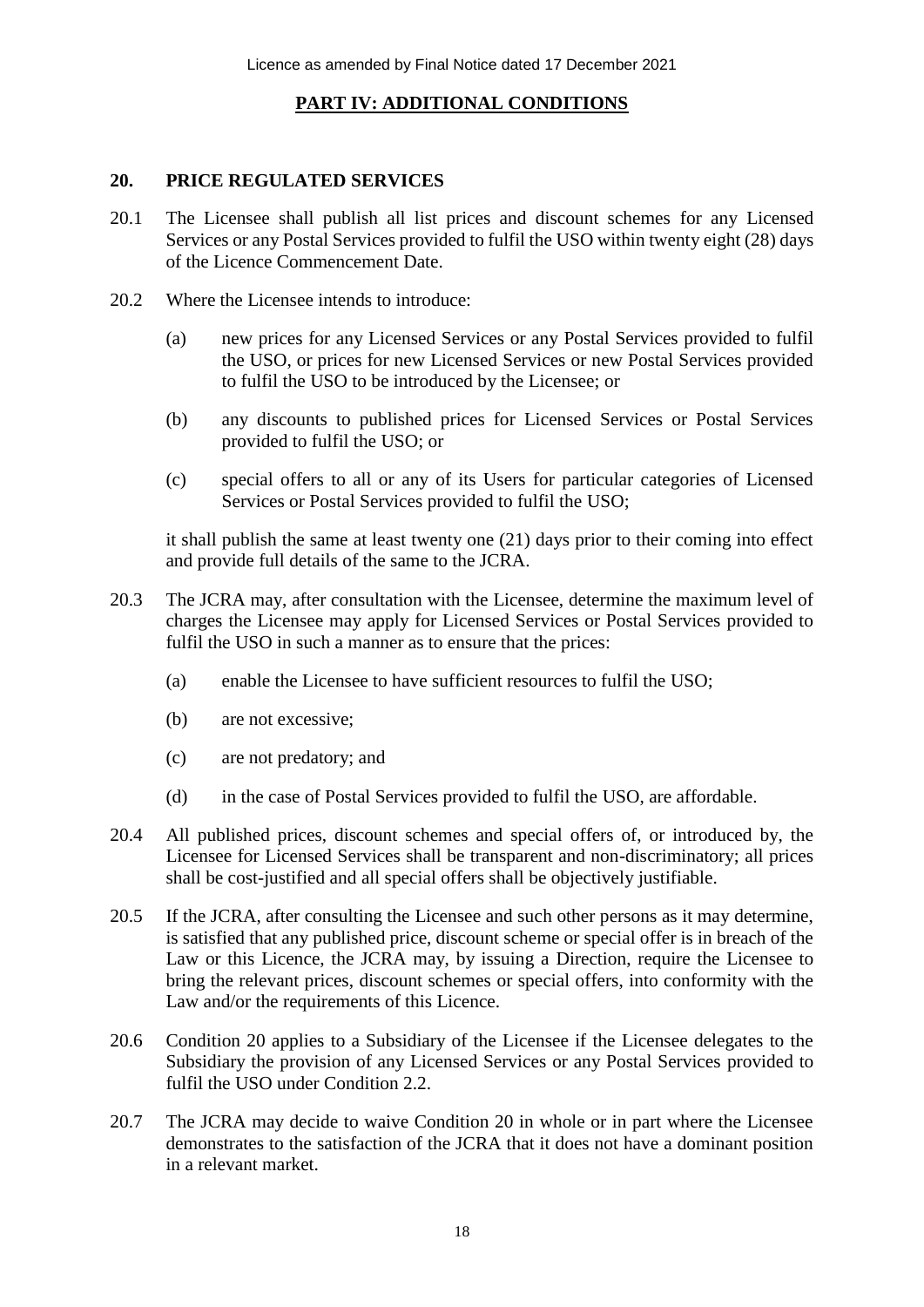#### **21. OTHER SERVICES**

- 21.1 To continue to provide (unless otherwise agreed by the JCRA):
	- (a) Business reply services to Users, subject to appropriate and reasonable terms and conditions as determined by the Licensee;
	- (b) a redirection service for the island of Jersey addresses subject to appropriate and reasonable terms and conditions as determined by the Licensee;
	- (c) a retention service for island of Jersey addresses subject to appropriate terms and conditions as determined by the Licensee.
- 21.2 The costs for the above services shall be included within the cost of the USO.

# **22. FAIR COMPETITION**

- 22.1 The Licensee or any Subsidiary of the Licensee shall not, where it is in a dominant position, do or omit to do anything which would be an abuse of that dominant position under Article 16 of the Competition (Jersey) Law 2005.
- 22.2 The Licensee or any Subsidiary of the Licensee shall:
	- (a) not abuse any position of dominance in any relevant market;
	- (b) not engage in any practice or enter into any arrangement that has the object or the likely effect of preventing, restricting or distorting competition in the establishment in the provision of Postal Services; and
	- (c) comply with any Direction issued by the JCRA for the purpose of preventing any market abuse or any practice or arrangement that has the object or effect of preventing, restricting or distorting competition, in the provision of the Licensed Services.

# **23. SEPARATION OF ACCOUNTS**

- 23.1 Within twelve (12) months of the Licence Commencement Date, the Licensee shall ensure, and confirm to the JCRA, that it maintains accounting records in a form that enables the relevant Licensed Services specified in any Direction given by the JCRA to be separately identifiable, and which the JCRA considers to be sufficient to show and explain the transactions of each of those activities.
- 23.2 The JCRA may require reports on the accounting records and/or activities from time to time. The JCRA may direct the Licensee as to the basis and timing of such reports.